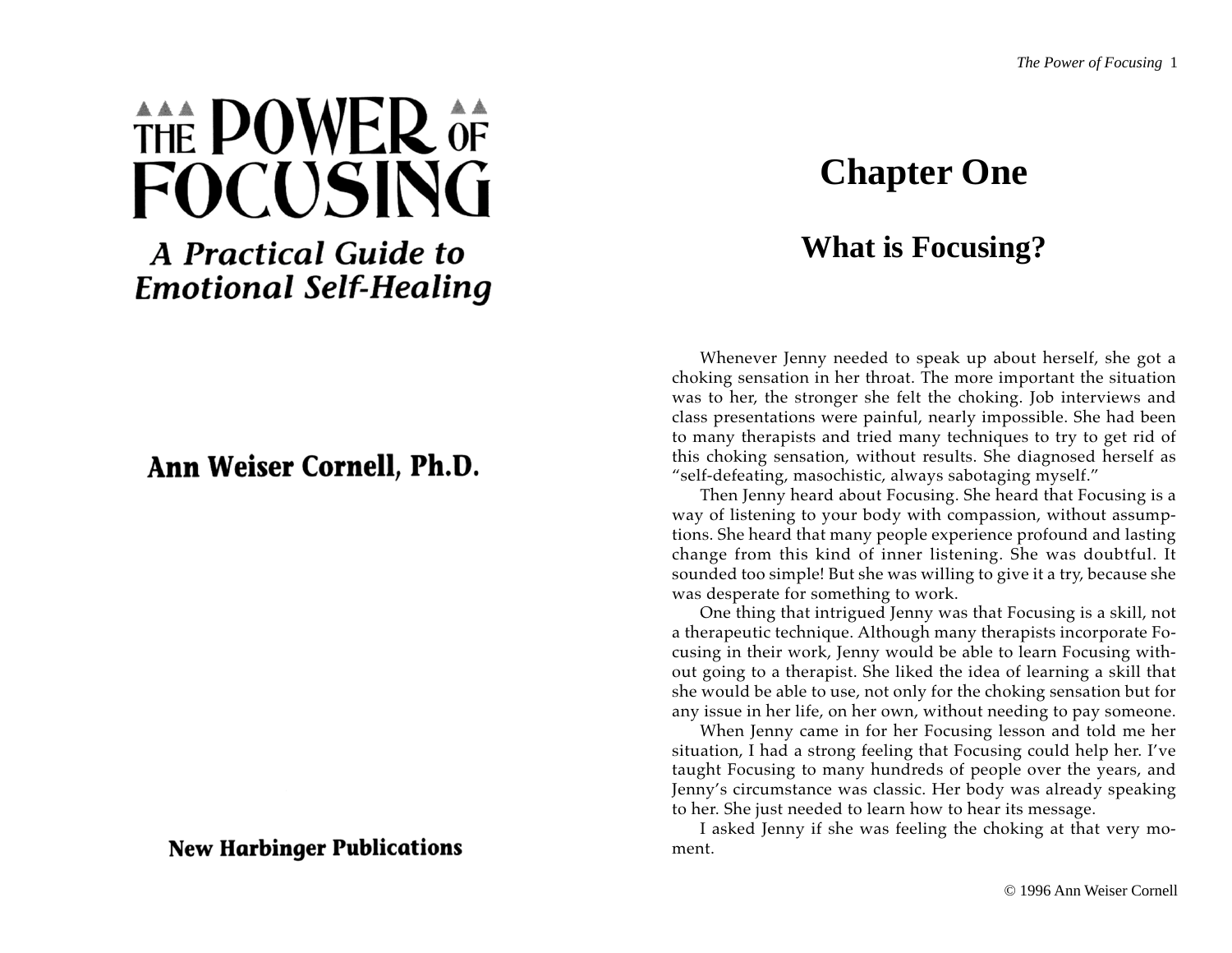"Yes. I can feel it. It's here now because I'm learning a new technique with you, and I feel I have to do well."

I asked her to describe what it felt like. She looked a little surprised, and said, "Choking, of course!" I asked her to go back to the sensation and check the word "choking" to make sure that word was the right word for how it felt.

She looked thoughtful. "Actually," she said slowly, "it's more like a hand squeezing."

Now Jenny's eyes were closed and she was concentrating inwardly. I asked her to gently say hello to the hand squeezing sensation. "Just say to it, 'Yes, I know you're there.'"

This was a completely new attitude for her. "I've never sort of looked it in the eye before; I've just tried to get rid of it." So this new attitude took a while to find, but when she did, there was a definite sense of bodily relief: "It's still there, but it's not painful anymore. It's almost like, now that it has my attention, it doesn't need to hurt me."

Then I asked Jenny to imagine that she was sitting down with the sensation as she would sit with a friend, compassionate and curious about how the friend was feeling.

Jenny was silent for several minutes, eyes closed, sensing. Then her eyes opened in astonishment. "Wow. I never dreamed it would say something like that. That's really amazing."

I waited, knowing that she would tell me the rest in her own time.

In a moment she spoke again. "It says . . . it says it cares about me! It says it's just trying to keep me from making mistakes!"

"And how does it feel now?" I asked.

"The choking or squeezing is completely gone. My throat feels open and relaxed. There's a good warm feeling spreading all through my body. This is really amazing. I never thought it would change like this!"

#### **What is Focusing?**

Focusing is a body-oriented process of self-awareness and emotional healing. It's as simple as noticing how you feel—and then having a conversation with your feelings in which *you* do most of the listening. Focusing starts with the familiar experience of feeling something in your body that is about what is going on in your life. When you feel jittery in your stomach as you stand up to speak, or when you feel tightness in your chest as you anticipate making a crucial phone call, you are experiencing what we call a "felt sense" a body sensation that is meaningful.

So what do you do when you have a jittery feeling or a tightness or a choking sensation in your throat? If you're like most of us, you try to get rid of it. Maybe you curse it a little: "Why does this stupid feeling have to come now, just when I need to be my best?" Or maybe you put yourself down: "If I were a better person, I wouldn't freeze up this way." Maybe you do deep breathing exercises, or have a drink or a cigarette.

What doesn't occur to you, unless you know Focusing, is to listen to the feeling, to let *it* speak to *you*.

And yet, when you let the feeling speak to you, you are allowing yourself to be open to the depth and richness of your whole self. Furthermore, when you listen to the feeling, it is much more likely to relax, release, and let you go on with what you're doing in a clear and centered way. You might even move forward in this area of your life in ways that surprise and delight you.

Focusing is the process of listening to your body in a gentle, accepting way and hearing the messages that your inner self is sending you. It's a process of honoring the wisdom that you have inside you, becoming aware of the subtle level of knowing that speaks to you through your body.

The results of listening to your body are insight, physical release, and positive life change. You understand yourself better, you feel better, *and* you act in ways that are more likely to create the life you want.

#### **The discovery of Focusing**

In the early 1960s, Professor Eugene Gendlin at the University of Chicago began research into the question: "Why is psychotherapy helpful for some people, but not others?" He and his colleagues studied tapes of hundreds of therapy sessions. They taped the entire course of therapy, from the first session to the last, with many different therapists and clients. Then they asked both the therapists and the clients to rate whether the therapy had been successful, and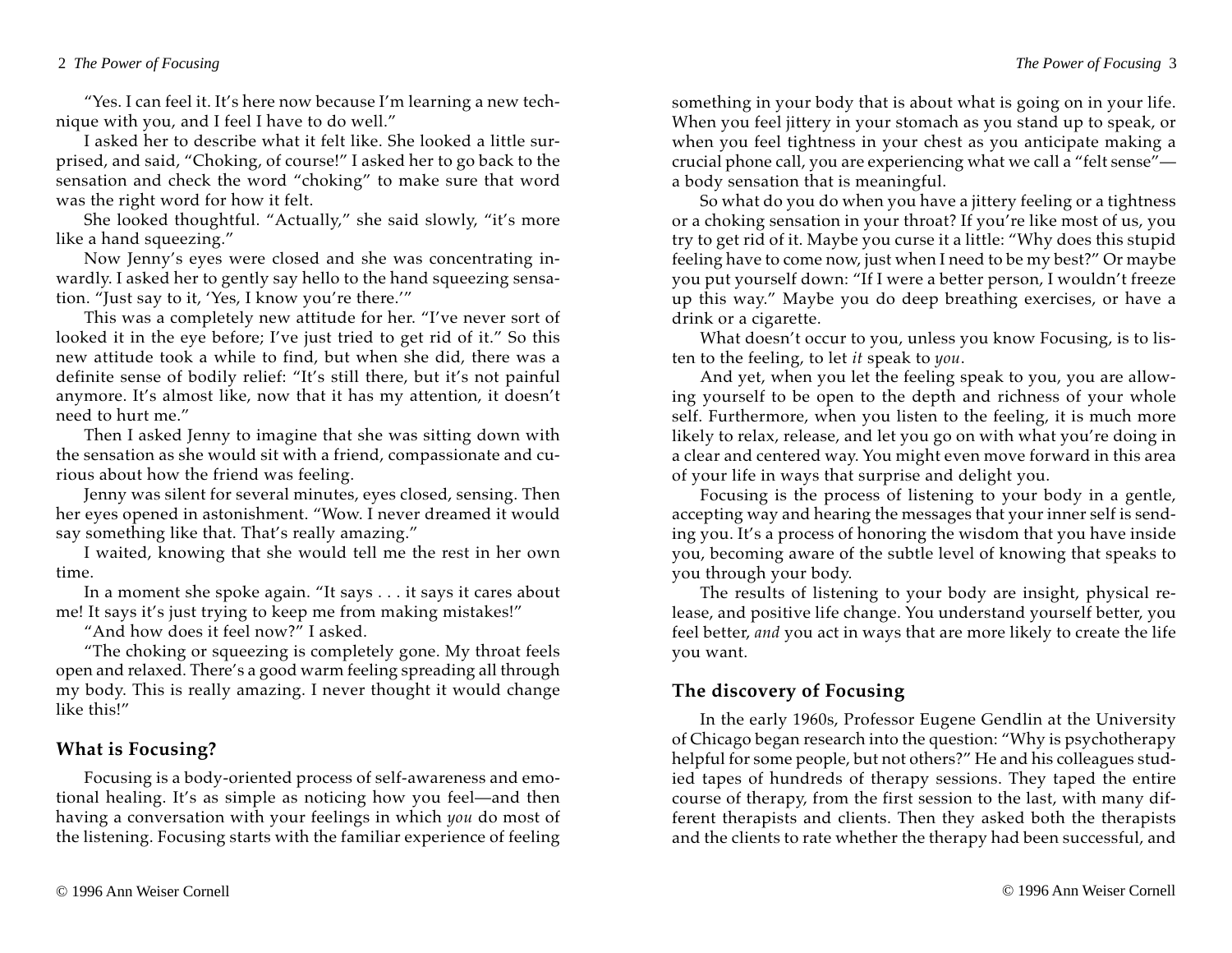they also used psychological tests to determine if there had been positive change. If all three agreed—therapist, client, and independent test—then that course of therapy was used in the study. The result was two groups of tapes: successful versus unsuccessful psychotherapy.

The researchers then compared the tapes to see if they could determine what made the difference between success and failure. They first listened to the therapists on the tapes. Common sense suggested that there would be something about the therapist's behavior that would determine whether therapy was successful or not. Surely the therapists in the successful therapy were somehow more empathic, or more genuine, or more accepting, or more brilliant... . But in fact there was *no significant difference* in therapist behavior. In both sets of tapes, the therapists were essentially the same. The therapists were doing their best—and some clients were getting better, while others were not.

Then the researchers listened to the clients on the tapes, and that is when they made a fascinating and important discovery: there *was* a difference between the successful therapy clients and the unsuccessful ones. And it was a difference that could be heard in the first or second session—in the *clients*. Whatever this was, it wasn't something that the successful clients learned how to do because of the therapy; it was something they were already doing, able to do, when they walked in the door.

Gendlin and the other researchers found, to their surprise, that they could predict success in therapy by listening to the tapes of anyone's first two therapy sessions. Listening to the client, they could actually tell whether or not the therapy would be ultimately successful!

So what was this? What was it that the researchers could hear on the tapes, that allowed them to predict whether the therapy would be successful?

What they heard was this: at some point in the session, the successful therapy clients would *slow down* their talk, become *less articulate*, and begin to *grope for words* to describe something that they were feeling at that moment. If you listened to the tapes, you would hear something like this: "Hmmm. How would I describe this? It's right *here*. It's . . . uh . . . it's . . . it's not exactly anger . . . hmmm." Often the clients would mention that they experienced this feeling in their bodies, saying things like, "It's right here in my chest," or "I have this funny feeling in my stomach."

So the successful therapy clients had a vague, hard-to-describe body awareness that they were directly sensing during the session. By contrast, the unsuccessful therapy clients stayed articulate through the whole session! They stayed "up in their heads." They didn't sense in their bodies, and they never directly felt something that at first was hard to describe. No matter how much they analyzed their problems, or explained them, or thought about them, or cried about them, their therapy was ultimately unsuccessful.

Eugene Gendlin determined to find out how to teach the skill that made all the difference between successful and unsuccessful therapy. As a therapist himself, he didn't want to merely sit back and watch as some of his clients got better and others did not. He wanted to help everyone.

Gendlin did find a way to teach this powerful and effective skill of emotional healing, and he called it "Focusing." At first he thought Focusing would only be useful to improve psychotherapy. But then people started asking him to teach them Focusing for other purposes: as a self-help skill to use instead of therapy, to make decisions, to help with creative projects. In 1978 he published a book called *Focusing* which sold hundreds of thousands of copies. The interest in Focusing was so great that Gendlin started offering workshops and started the Focusing Institute to support the growing worldwide network of people using Focusing. (See the "Resources" section at the back of this book for more information about how you can connect with this network.)

Focusing is a natural skill that was discovered, not invented. It was discovered by looking at what people are doing when they are changing successfully. Focusing ability is the birthright of every person: we were all born with the ability to know how we feel from moment to moment. But for most of us, the experiences of hurt and alienation in our childhood and from our culture have caused us to lose trust in our bodies and our feelings. We need to re-learn Focusing.

#### **Who benefits from Focusing?**

Focusing is a very broad-purpose skill. It isn't intended for one single purpose, but for many. The wonderful thing is that you can learn Focusing and then use it whenever you need it for the rest of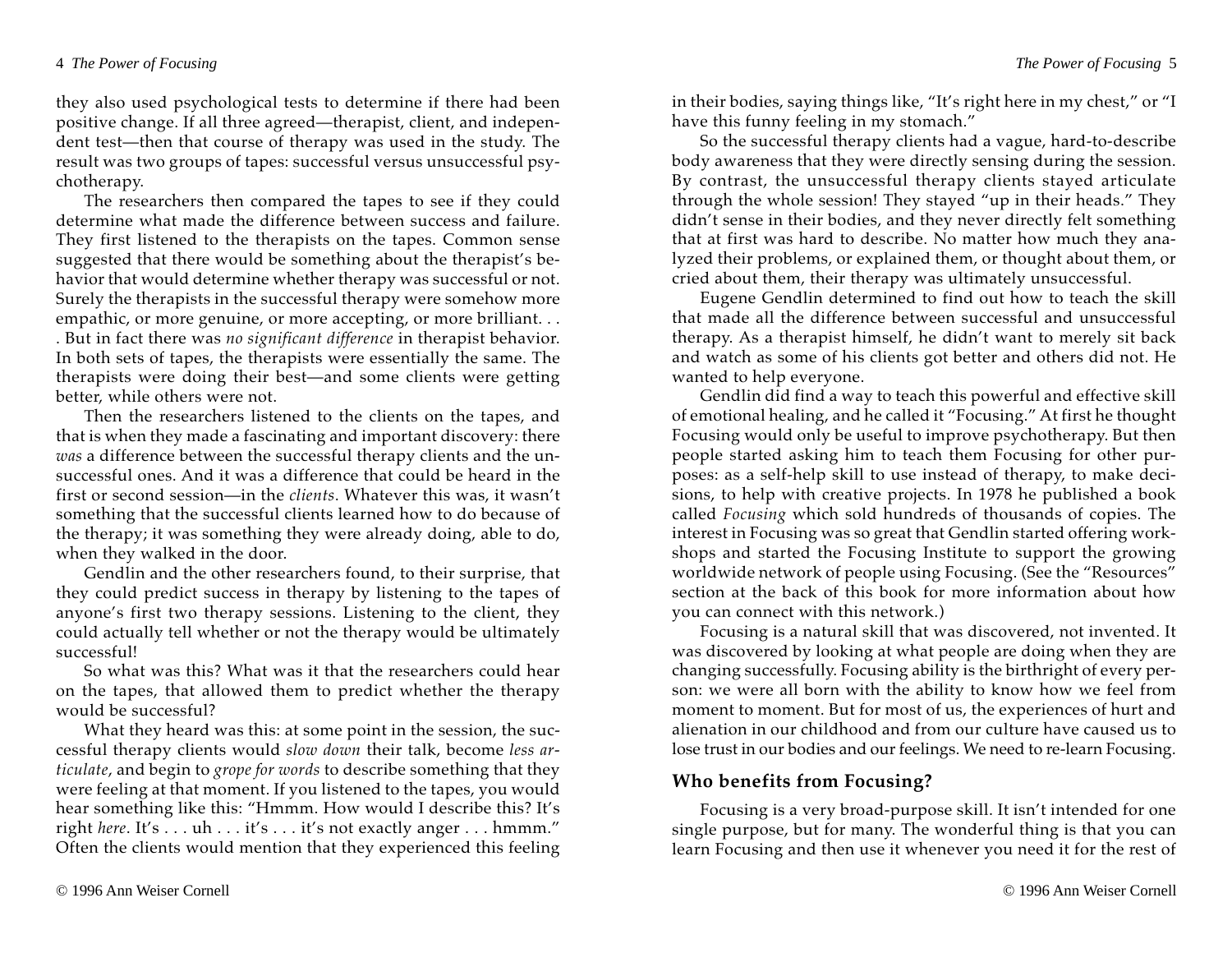your life. Jenny's story, told at the beginning of the book, is an example of how to use Focusing to understand and change an intrusive body signal, such as a choking sensation. Here are some of the other ways you might benefit from Focusing.

#### *If you feel stuck in your therapy*

Often people who are in psychotherapy but feel stuck decide to learn Focusing in order to get their therapy moving again. They feel their therapy progressed for a while, but then bogged down somehow. "I keep saying the same things, getting the same insights," one woman reported. "I know there's something I'm not getting to, but I don't know what."

Some therapists incorporate Focusing techniques in their therapy. Others recommend their clients learn Focusing and practice it between sessions. If you're in therapy now and you would like your therapist to use Focusing, see Chapter Eleven, "If You're in Therapy."

#### *If you'd like to know better what you feel and want*

Many people are not in touch with their feelings and their wants. Often men are trained to ignore and set aside feelings, especially "weaker" and more tender feelings like fear and sadness. "People ask me how I feel and I draw a blank. It's like there's nothing there." Often women are trained to defer to others, to set their own feelings aside and put others' feelings first. As a consequence, we don't even know what we feel and want. We're cut off from our bodies, from the source of knowing how we feel. Focusing brings us back into our bodies and back into contact with what is real for us, our feelings, wants, and needs.

#### *If you'd like a way to handle overwhelming emotions*

Strong feelings like sadness, fear, or anger can sometimes feel overwhelming. They can wash over us like ocean waves, shake us like a windstorm, and we can feel helpless next to their power. But these emotions are strong for a reason. They have an important story

to tell; they are bringing back an important piece of our wholeness. Focusing lets you hear the story and receive the gifts from these strong emotions without getting overwhelmed. With Focusing you learn how to have a comfortable relationship with strong feelings, how to acknowledge them and listen to them, instead of being drowned by them.

#### *If you'd like to release action blocks or addictions*

An action block is any place in your life where you want to do something but you don't. The most common action blocks are organization blocks (like never getting your desk organized), and writer's block. Procrastination is the all-purpose block. If you can fill in the blank in this sentence: "I want to \_\_\_\_, but I don't," then you have an action block.

Addictions work like action blocks in reverse. With an addiction, the sentence is, "I want to stop \_\_\_\_, but I don't."

Focusing helps you release action blocks or addictions by enabling you to listen compassionately to the part of you that is responsible for the block or addiction, and gain its cooperation.

#### *If you'd like to release self-criticism and increase self-love and acceptance*

"You've failed again. You'll always fail. You might as well give up now."

"There's something profoundly wrong with you. You're flawed in a way that can never be fixed."

"You're weird. You'd better not let anyone see how weird you are—they won't want to be friends with you."

Who is saying these terrible things to you? If you're like most of us, you say them to yourself. We are typically more harsh and cruel to ourselves than we are to anyone else. Focusing has powerful tools for releasing you from self-criticism and other forms of inner sabotage. You'll learn to turn your inner Critic into an ally and supporter, and you'll grow in love and acceptance for all parts of yourself. This self-acceptance in turn allows deeper and faster change in the areas of your life that need to change.